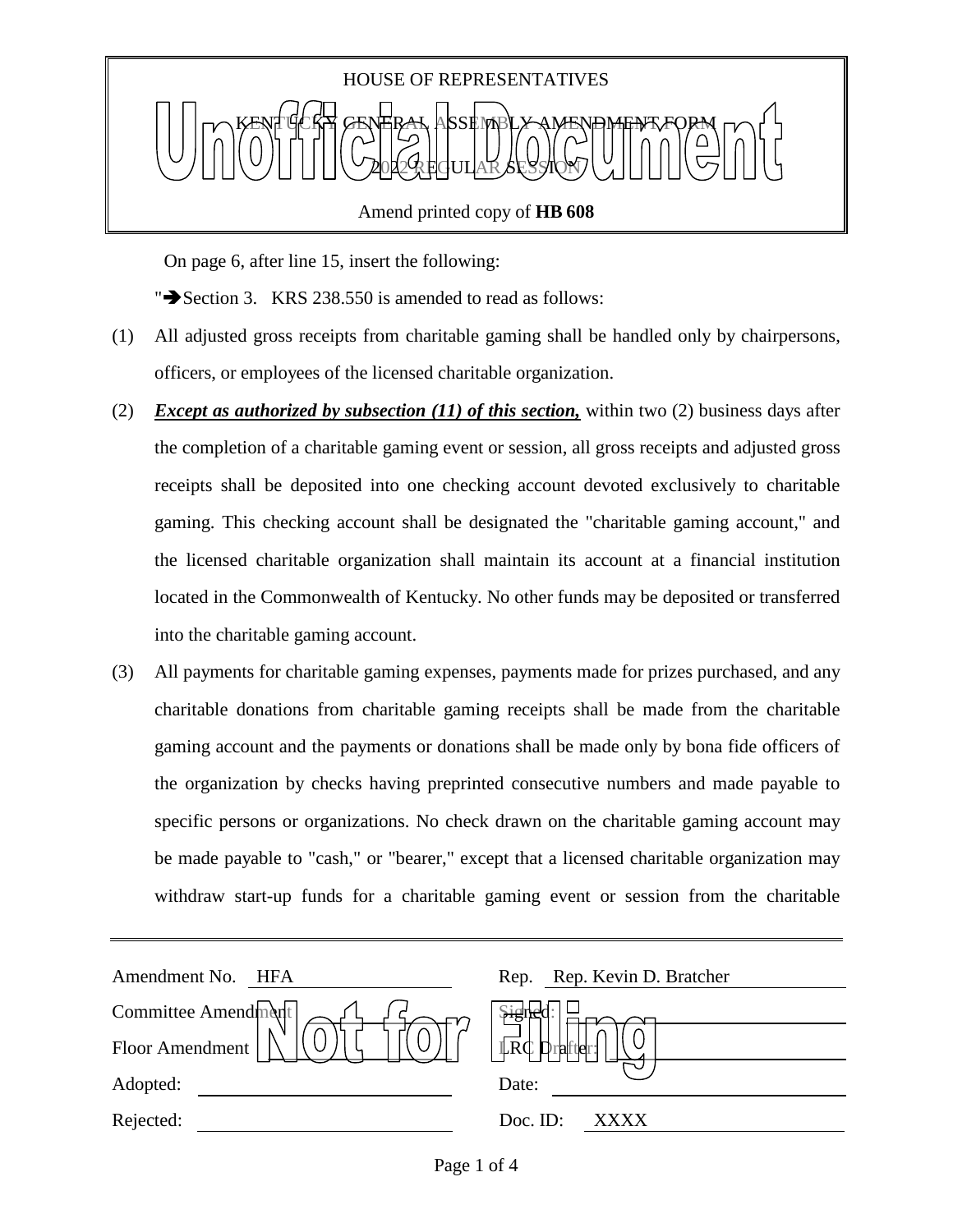

gaming account by check made payable to "cash" or "bearer," if these start-up funds are redeposited into the charitable gaming account together with all adjusted gross receipts derived from the particular event or session. Checks shall be imprinted with the words "charitable gaming account" and shall contain the organization's license number on the face of each check. Payments for charitable gaming expenses, prizes purchased, and charitable donations may be made by electronic funds transfer if the payments are made to specific persons or organizations. The department may by administrative regulation adopt alternative reporting requirements for charitable gaming of limited scope or duration, if these requirements are sufficient to ensure accountability for all moneys handled.

- (4) A licensed charitable organization shall expend net receipts exclusively for purposes consistent with the charitable, religious, educational, literary, civic, fraternal, or patriotic functions or objectives for which the licensed charitable organization received and maintains federal tax-exempt status, or consistent with its status as a common school, an institution of higher education, or a state college or university. No net receipts shall inure to the private benefit or financial gain of any individual.
- (5) Accurate records and books shall be maintained by each organization exempt from licensure under KRS 238.535(1) and each licensed charitable organization for a period of three (3) years. Department staff shall have access to these records at reasonable times. Licensed charitable organizations and exempt organizations shall maintain their charitable gaming records at their offices or places of business within the Commonwealth of Kentucky as identified in their license applications or applications for exempt status. An exempt organization shall submit a yearly financial report in accordance with KRS 238.535(2), and failure to file this report shall constitute grounds for revocation of the organization's exempt status.
- (6) All licensed charitable organizations that have annual gross receipts of two hundred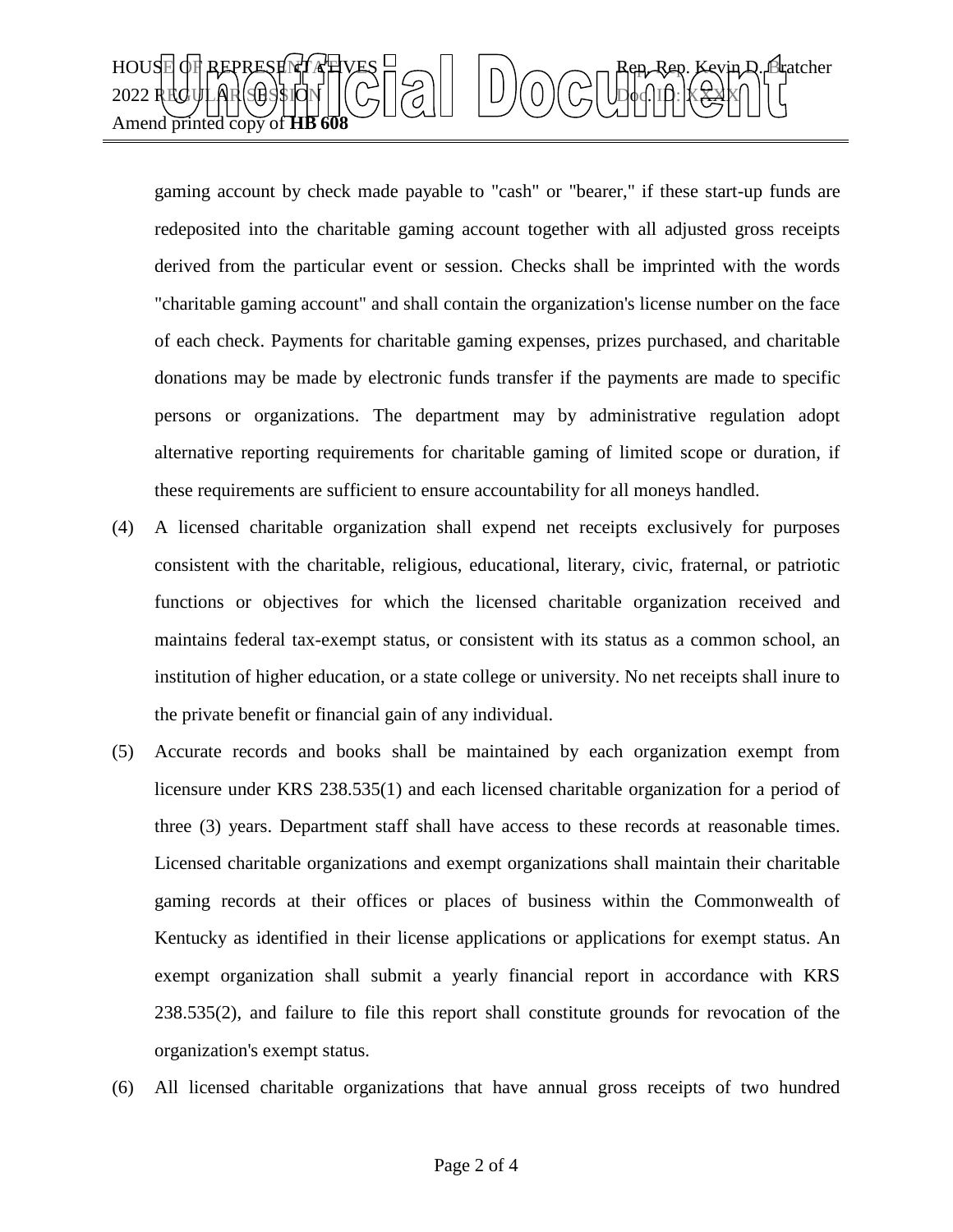

thousand dollars (\$200,000) or less and do not have a weekly bingo session shall report to the department annually at the time and on a form established in administrative regulations promulgated by the department.

- (7) All other licensed charitable organizations shall submit reports to the department at least quarterly at the time and on a form established in administrative regulations promulgated by the department.
- (8) Failure by a licensed charitable organization to file reports required under this chapter shall constitute grounds for revocation of the organization's license or denial of the organization's application to renew its license in accordance with KRS 238.560(3). Reports filed by a licensed charitable organization shall include but shall not be limited to the following information:
	- (a) All gross receipts received from charitable gaming for the reporting period, classified by type of gaming activity;
	- (b) The names and addresses of all persons who are winners of prizes having a fair market value of six hundred dollars (\$600) or more;
	- (c) All expenses paid and the names and addresses of all persons to whom expenses were paid;
	- (d) All net receipts retained and the names and addresses of all charitable endeavors that received money from the net receipts; and
	- (e) Any other information the department deems appropriate.
- (9) No licensed charitable organization shall incur charitable gaming expenses, except as provided in this chapter. No licensed charitable organization shall be permitted to expend amounts in excess of prevailing market rates for the following charitable gaming expenses:
	- (a) Charitable gaming supplies and equipment;
	- (b) Rent;